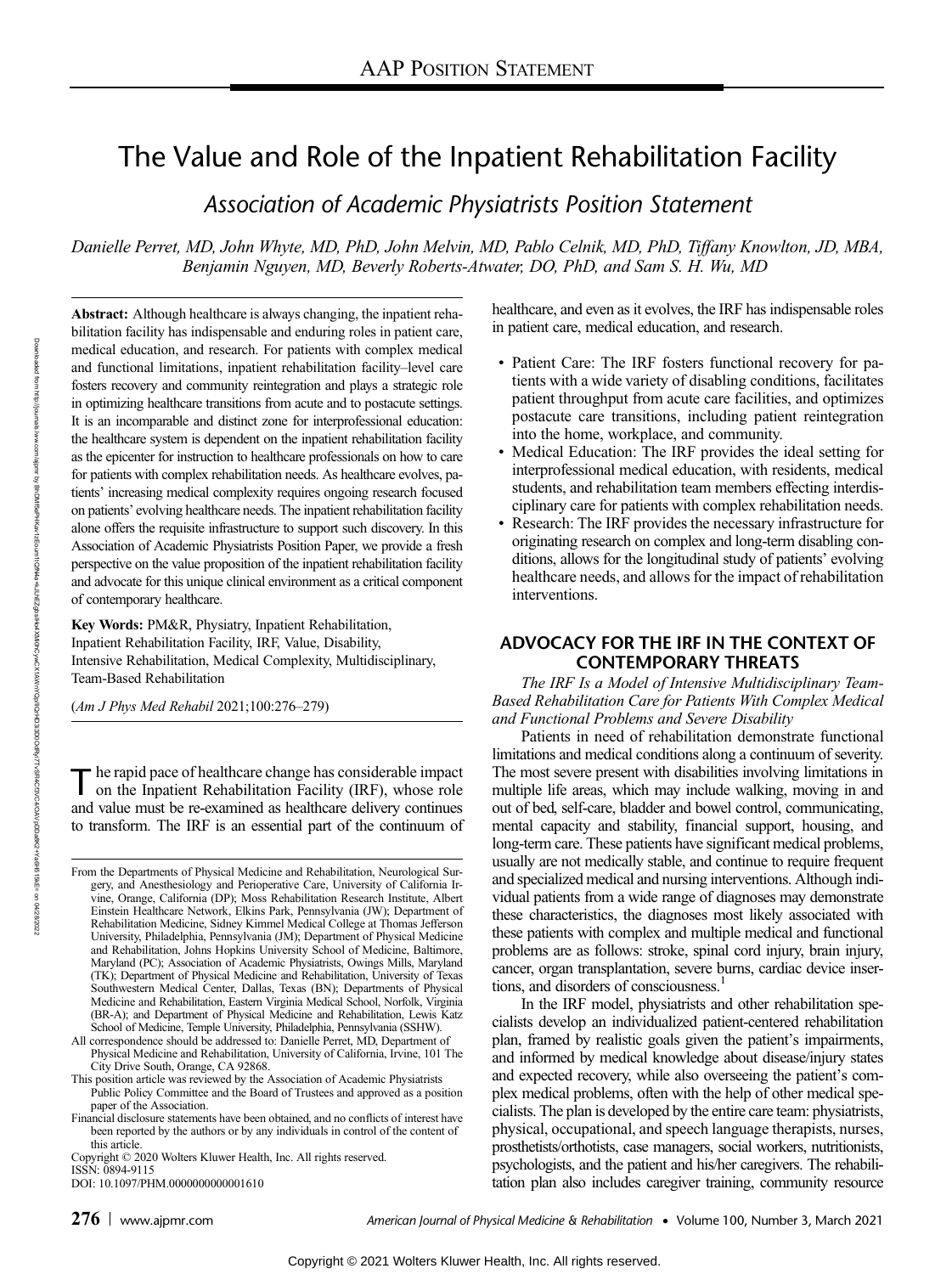identification, and an early evaluation of potential barriers to discharge.<sup>2</sup> This holistic attention toward functional recovery empowers patients to achieve their highest level of function and quality of life and maximizes the chance for home and community reintegration.

Less intense care models, such as subacute rehabilitation, do not provide comparable intensity or value. They are typically staffed by primary care physicians without specialized rehabilitation expertise and lack a full complement of medical specialty consultants to assist in managing complex patients with multiple comorbidities. Patients in such facilities may not have access to all rehabilitation therapy disciplines, and the total hours of rehabilitation therapies provided are typically substantially less than those provided in an IRF, a fundamental deficiency that goes against evidence-based rehabilitation. Importantly, such facilities lack an integrated team structure for treatment planning, problem solving, and care coordination. Finally, the reimbursement structure of these lower intensity facilities makes it infeasible to concentrate a volume of complex patients with similar problems, which would foster more expert care and provide the optimal setting for education and research opportunities.

### Threats to the IRFAre Framed by a World Population That Is Increasingly Becoming More Disabled

Healthcare is rapidly evolving; the IRF, a model of intensive multidisciplinary team-based rehabilitation care, is no exception and therefore at risk. The pressures to reduce length of stay and to divert care to other care settings are intense. Threats from payment sources (Medicare Advantage was demonstrated to approve only one third of the cases, during preadmission review, that are routinely admitted under Medicare<sup>3</sup>) are expected to continue. In addition, there is the threat of loss of critical mass of patients, due to diversion to other care settings, which threatens the ability to maintain adequate resources to properly treat complex cases. As greater numbers of patients are channeled by audits and preadmission reviews to less intensive settings, there is the ultimate threat of elimination of the IRF—even as the number of patients with complex medical and rehabilitation needs increases worldwide.<sup>4–7</sup> Furthermore, the elimination of provider-reported functional data as a severity indicator (as suggested by the Medicare Payment Advisory Commission)<sup>8</sup> would be a destabilizing force as it would remove the data needed to identify the more complex rehabilitation cases requiring IRF care. There is also ongoing debate about which patients qualify for IRF-level care; for example, for patients with severe brain injury, McKesson's InterQual Criteria, $4$  which hospitals use to determine "medical necessity," propose that most patients with disorders of consciousness are not appropriate for IRF admission (and therefore should go home or to subacute facilities), but the recently published evidence-based clinical guideline entitled Report of the Guideline Development, Dissemination, and Implementation Subcommittee of the American Academy of Neurology; the American Congress of Rehabilitation Medicine; and the National Institute on Disability, Independent Living, and Rehabilitation Research<sup>3</sup> documents that these same patients need high-intensity multidisciplinary care setting with the availability of multiple specialty consultant providers—a model that is only achieved in the IRF.

The threats to the IRF should be viewed alongside the evidence that the world's population is aging and becoming progressively more disabled; there are increasing numbers of persons surviving acute critical illness and many others aging with the consequences of chronic diseases.<sup>6,7,9</sup> In addition, the prevalence of health conditions associated with severe disability has recently increased by more than 20%.<sup>10</sup> The World Health Organization has declared that in light of these impressive global health and demographic trends, an increasing demand for rehabilitation services is emerging. The World Health Organization underscores that rehabilitation is an "essential" part of the continuum of healthcare. "Rehabilitation is relevant to the needs of people with many health conditions and those experiencing disability across the lifespan and across all levels of health care."<sup>11</sup> Globally, the World Health Organization has stated that a major barrier to comprehensive rehabilitation is the "absence of rehabilitation facilities and equipment" citing that there is an urgent need to size-up comprehensive rehabilitation to meet the needs of the population.

#### The Clinical Benefits of IRF Care Are Well Demonstrated Although Controversy Remains Around the Margins of This Model

Studies indicate that even with their complex problems, patients have the capacity to improve their participation in life with appropriate rehabilitation treatment that addresses the full continuum of their problems.<sup>12–19</sup> These studies describe the need to address, in the rehabilitation setting, all of the multiple limitations and medical problems these patients experience through the use of experts from multiple disciplines. Some studies show that increased intensity of rehabilitation treatment, even greater than that available in the IRF as described by the Centers for Medicare and Medicaid Services, results in better outcomes.<sup>5,20</sup> Panels of experts have developed evidence-based guidelines for the treatment of complex conditions.<sup>7</sup> Guidelines identify the need for intensive medical oversight, high-intensity levels of therapy treatments, the availability of the full spectrum of rehabilitation professionals, and a team-based structure. Expert panels developing accreditation standards also identify the need to provide appropriate intensity and breadth of rehabilitation and medical treatment to these patients at the complex end of the medical rehabilitation continuum.21 The National Institute on Disability, Independent Living and Rehabilitation Research has recognized the need for specialized care for those with spinal cord injuries, brain injuries, and severe burns by developing its model system programs for these patient groups.<sup>22</sup>

The current IRF structure hosts interdisciplinary care for individuals with acute complex disabling conditions. Key characteristics of this structure (ie, intensive, multidisciplinary, team based) are critical to an effective model of rehabilitation care, medical education, and clinical research and should be maintained and optimized in the evolving healthcare environment. From a global perspective, such a service delivery model is an "investment in human capital that contributes to health, economic and social development." <sup>4</sup> More research is needed to determine the optimal organization of intensive inpatient rehabilitation programs and the types of patients whose outcomes depend most heavily on this system of care, but the evidence for their importance in the rehabilitation arena is clear.

# ADVOCACY FOR THE IRF: PATIENT CARE

The IRF Fosters Functional Recovery for Patients With a Wide Variety of Disabling Conditions, Facilitates Patient Throughput From Acute Care Facilities, and Optimizes Postacute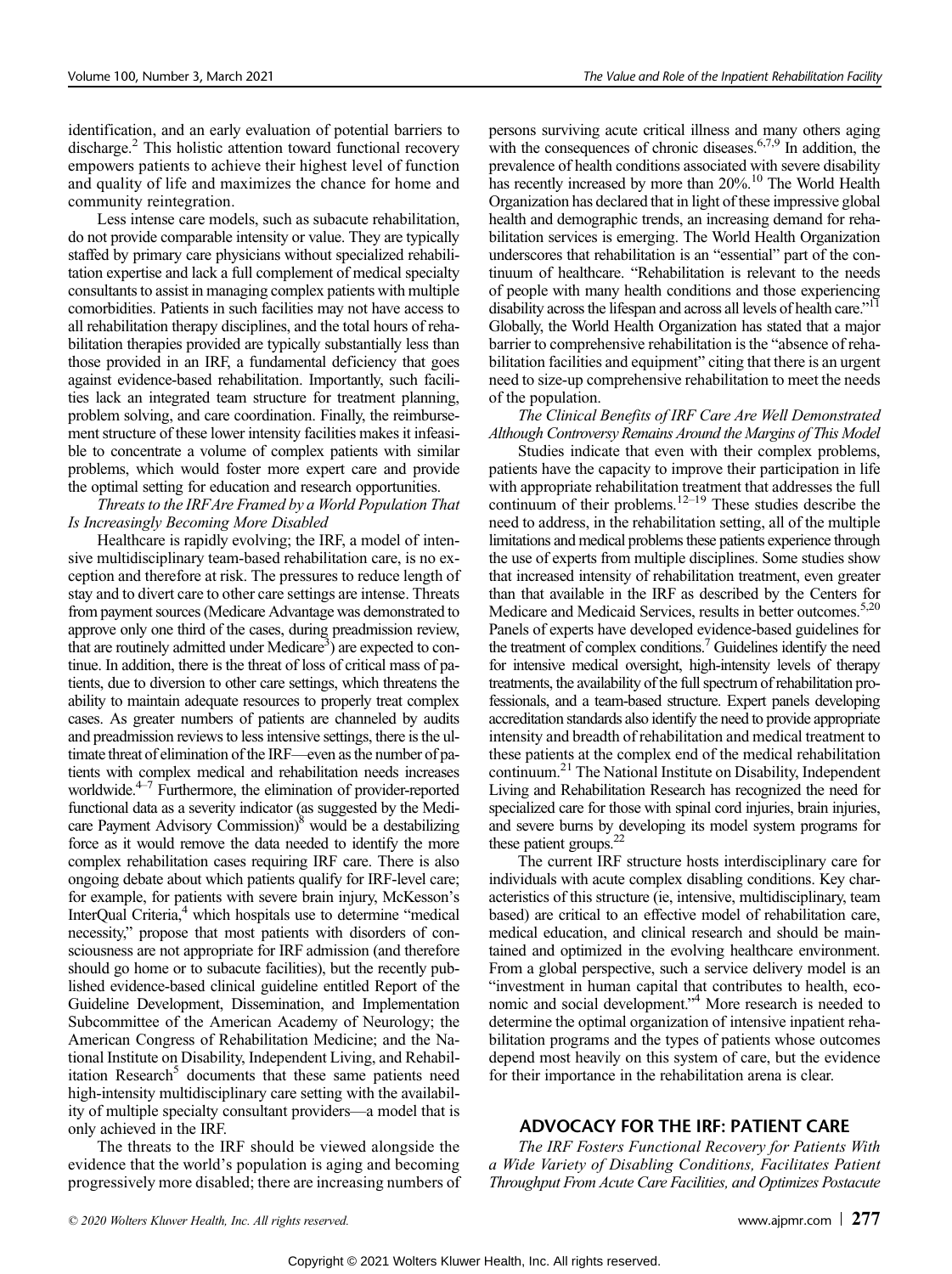#### Care Transitions, Including Patient Reintegration Into the Home, Workplace, and Community

As noted previously, patients with complex and long-term disabling conditions are those that most clearly benefit from intensive team-based multidisciplinary rehabilitation care. Research in a range of medical conditions supports the benefit of centralizing care for those with complex conditions, so that clinicians caring for them have substantial experience, care paths can be developed, and "learning healthcare systems" are feasible.<sup>23</sup> Similarly, there is considerable research demonstrating the benefit of integrated team care in complex conditions.<sup>24,25</sup> In addition, centralizing patients with complex disabling conditions facilitates development of the clinical infrastructure for optimizing outcomes, such as the appropriate complement of medical specialties and diagnostic and therapeutic technology.

#### ADVOCACY FOR THE IRF: MEDICAL EDUCATION

The IRF Provides the Ideal Setting for Interprofessional Medical Education, With Residents, Medical Students and Rehabilitation Team Members Effecting Interdisciplinary Care for Patients With Complex Rehabilitation Needs

In addition to providing an ideal setting for the care of patients with highly complex, often catastrophic disabilities, IRFs play a crucial role in teaching team-based care, the care of uncommon and/or complex disabling conditions, and the principles of functional restoration, and they expose all trainees to this intensive model of interdisciplinary team care that, no matter their ultimate specialty choice, will be relevant to their postacute care discharge planning and coordination. To provide competent rehabilitation care for the expanding numbers of patients with complex disabilities, clinicians need the opportunity to train in an environment with a concentrated volume of patients. Hence, IRFs are critical training settings for the next generation of healthcare providers including medical students, residents, fellows, and allied health students. Interprofessional education, still in development in other areas of medicine, is modeled in the IRF: trainees in occupational therapy, physical therapy, speech therapy, nutrition, psychology, nursing and medicine, among others, all colocate in a single unit/facility, and therefore have the unique opportunity to coeducate, exemplified by collaborative rehabilitation plan generation, collaborative electronic medical record documentation, frequent care team meetings, and coordinated discharge planning. Interprofessional education, a current focus of medical education reform, is meant to prepare physicians to meet the challenges of complex and evolving healthcare systems.

### ADVOCACY FOR THE IRF: RESEARCH

The IRF Provides the Necessary Infrastructure for Originating Research on Complex and Long-Term Disabling Conditions, Allows for the Longitudinal Study of Patients' Evolving Healthcare Needs, and Allows for the Impact of Rehabilitation Interventions

"Rehabilitation research explores the intricate biology of disabilities and looks for ways to help restore lost function and to help people with disabilities reach their full potential."<sup>26</sup> More than 62 million people in the United States, or 1 in 4 Americans, have a disability,  $27$  and an additional 43 million Americans<sup>28</sup> are caregivers to someone with a disability; hence, research related to disability, rehabilitation, and functional restoration

is exceedingly relevant. In view of the size of the affected population, rehabilitation research should rank as a top national research focus. This level of importance and relevance has led to the development of the National Center for Medical Rehabilitation Research, with goals to foster the development of scientific knowledge to enhance the quality of life with people with physical disabilities, to help restore lost function, and to help people with disabilities reach their full potential.<sup>29</sup> Through the National Institutes of Health, the National Center for Medical Rehabilitation Research funds the development of new mobility devices, rehabilitation techniques and interventions, and sponsors studies that help understand and harness the body's self-repair mechanisms. The National Institute on Disability, Independent Living, and Rehabilitation Research, the Department of Defense, the Patient-Centered Outcomes Research Institute, and the Veterans Affairs system all sponsor research funding and prioritize the advancement of scientific knowledge aimed at improving the lives of individuals with disabilities.

Meaningful rehabilitation research requires a robust clinical arm, including strong patient recruitment and solid research infrastructure. Research on common single impairments or transient disabilities can often be conducted in outpatient settings. Research on complex and long-term disabilities, however, requires large samples to control for the many social and medical factors that moderate functional recovery. Such programs of research are best originated in an intensive multidisciplinary rehabilitation environment. It is there that patients with particular serious disabling conditions are first concentrated and available for research enrollment. It offers the opportunity for multidisciplinary collaborative research, with similar benefits to team-based clinical care. Such environments offer the administrative and technical infrastructure to manage ambitious research programs. In addition, the intensive inpatient rehabilitation setting is likely the last facility where individuals will be concentrated with respect to their disabling condition. They can be followed longitudinally from such a facility but are very difficult to identify and recruit thereafter. As noted, this type of research model is exemplified by the National Institute on Disability, Independent Living, and Rehabilitation Research–funded "model systems" in Traumatic Brain Injury, Spinal Cord Injury, and Burn.

#### **CONCLUSIONS**

Intensive multidisciplinary team-based rehabilitation care is an essential component of the rehabilitation service system. This model of care is critical to the optimal functional recovery of patient groups with serious and complex disability. Accordingly, rehabilitation professionals need to be trained in such environments to provide high-quality care to patients with complex disabling conditions. Research on the long-term outcomes of such patients, their ongoing rehabilitation needs, and the treatments and services that may benefit them, is best originated in such intensive rehabilitation settings where patients with similar problems are concentrated. Although further research is needed to identify the specific features of such clinical environments that confer the greatest functional benefits and to define the characteristics of patients that stand to gain the most from intensive rehabilitation, it is overwhelmingly clear that the IRF is an essential part of the continuum of healthcare. Given the tremendous expansion